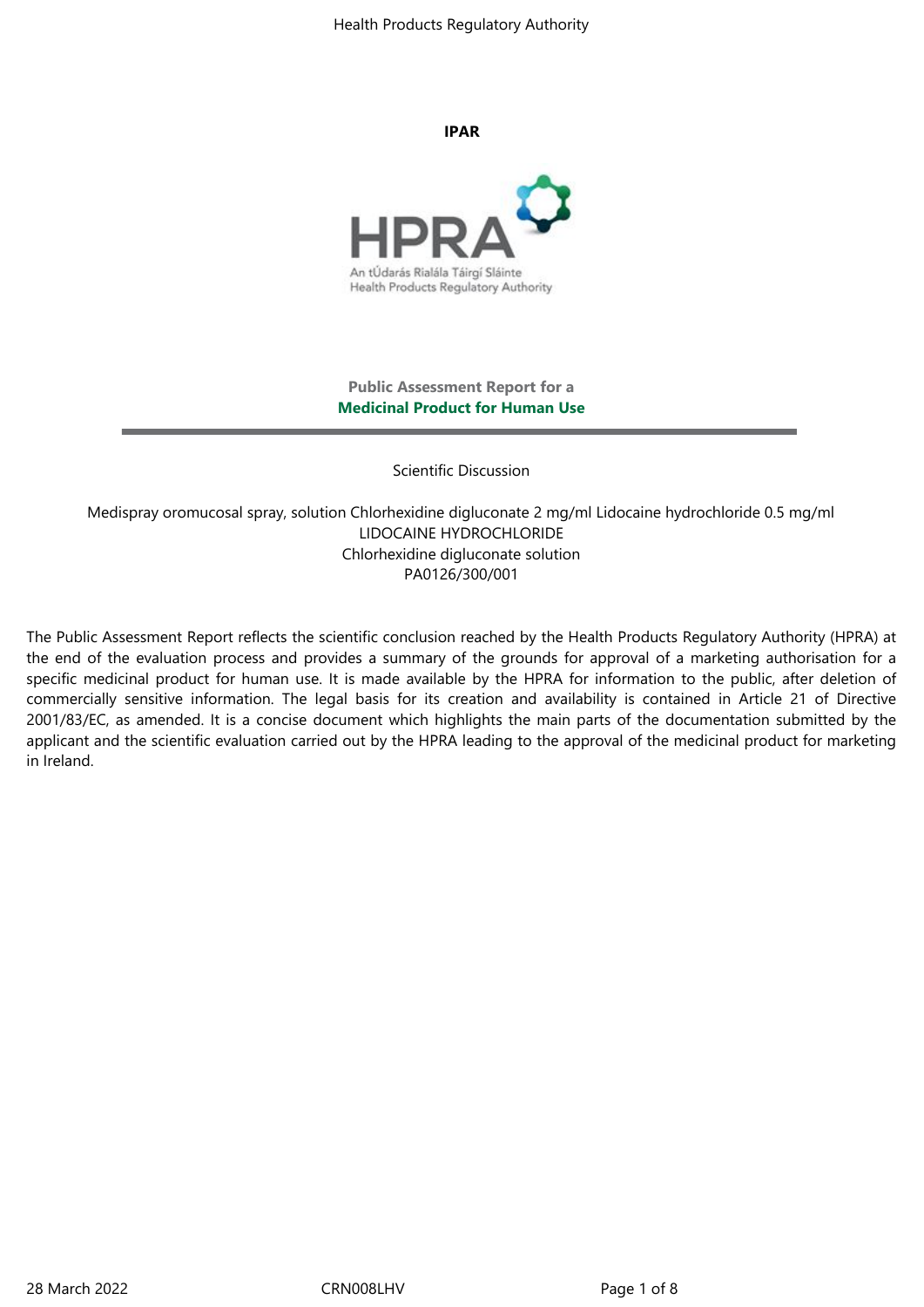## **CONTENTS**

- **I.** INTRODUCTION
- II. QUALITY ASPECTS
- III. NON-CLINICAL ASPECTS
- IV. CLINICAL ASPECTS
- V. OVERALL CONCLUSION AND BENEFIT-RISK ASSESSMENT
- VI. REVISION DATE
- VII. UPDATE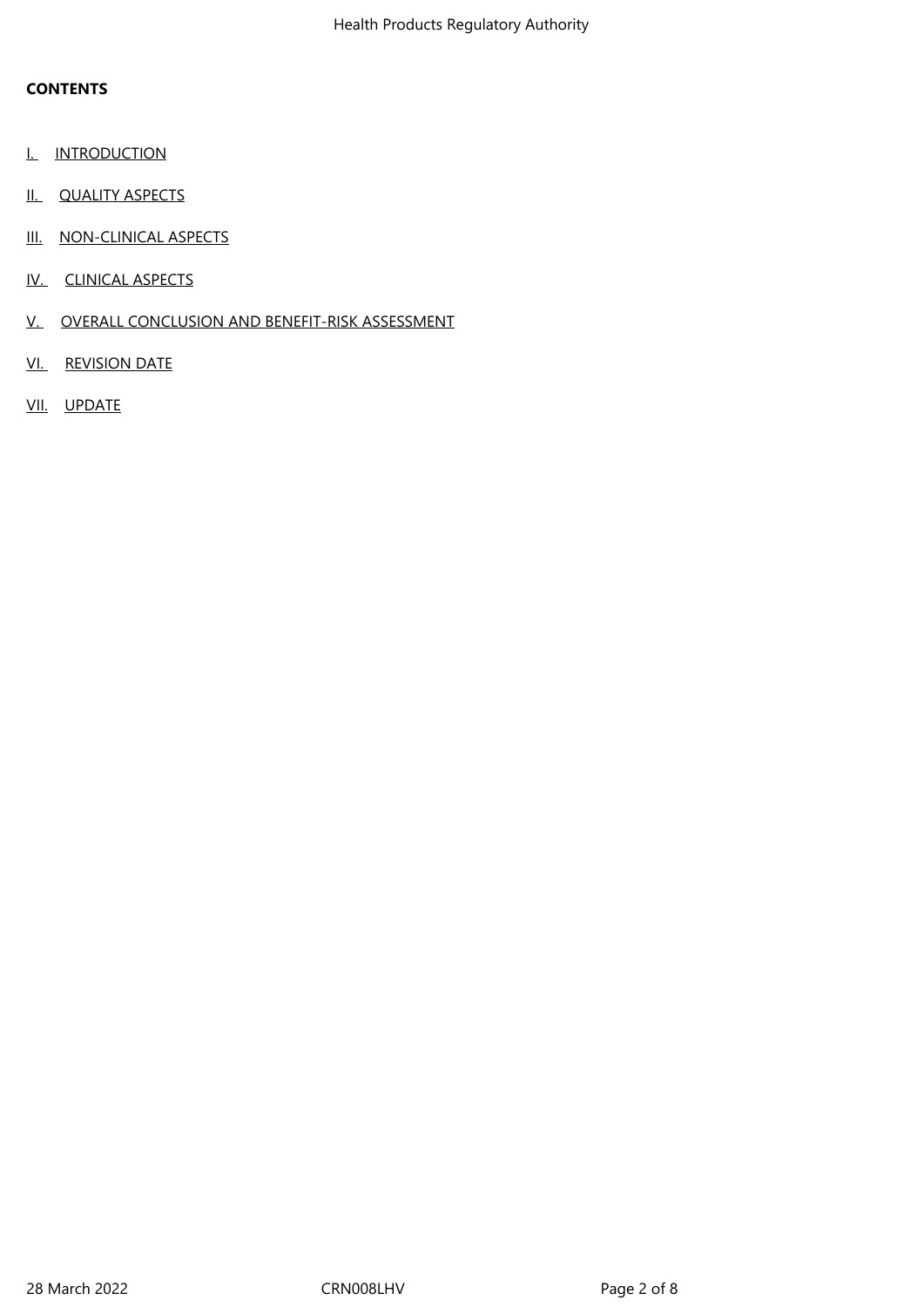#### **I. INTRODUCTION**

Based on the review of the data on quality, safety and efficacy, the HPRA has granted a marketing authorisation for Medispray Oromucosal Spray, Solution containing chlorhexidine digluconate 2 mg/ml, lidocaine hydrochloride 0.5 mg/ml from Clonmel healthcare on 25<sup>th</sup> March 2022 for:

*the symptomatic relief of painful, irritated sore throats.*

*It is a sugar free preparation and can be used by patients with diabetes.*

*Additional therapy is required in the event of bacterial infection accompanied by fever.*

*Medispray is indicated for use in adults, adolescents and children over 12y.*

This is a well-established use national application, as per Article 10a of Directive 2001/83/EC.

This product will not be subject to prescription.

The Summary of Product Characteristics for (SmPC) for this medicinal product is available on the HPRA's website at *www.hpra.ie*

| Name of the product                               | Medispray Oromucosal Spray, Solution                  |
|---------------------------------------------------|-------------------------------------------------------|
| Name(s) of the active substance(s) (INN)          | Chlorhexidine digluconate, Lidocaine Hydrochloride    |
| Pharmacotherapeutic classification (ATC code)     | R02AA05-throat preparations                           |
| Pharmaceutical form and strength(s)               | 2/0.5 milligrams/millitre- Oromucosal spray, solution |
| Marketing Authorisation Number(s) in Ireland (PA) | PA0126/300/001                                        |
|                                                   |                                                       |
| Marketing Authorisation Holder                    | Clonmel Healthcare Ltd                                |

### **II. QUALITY ASPECTS**

### **II.1. Introduction**

This application is for Medispray Oromucosal Spray, Solution, Chlorhexidine digluconate 2 mg/ml, Lidocaine Hydrochloride 0.5 mg/ml.

### **II.2 Drug substance**

The active substances are Chlorhexidine Digluconate and Lidocaine Hydrochloride. These are both established active substances which are described in the European Pharmacopoeia and are manufactured in accordance with the principles of Good Manufacturing Practice (GMP).

The active substance specifications are considered adequate to control the quality and meet current pharmacopoeial requirements. Batch analytical data demonstrating compliance with these specifications has been provided.

### **II.3 Medicinal product**

P.1 Composition

*Composition of the medicinal product* 

The excipients in the medicinal product are listed in section 6.1 of the SmPC.

A visual description of the product is included in section 3 of the SmPC.

P.2 Pharmaceutical Development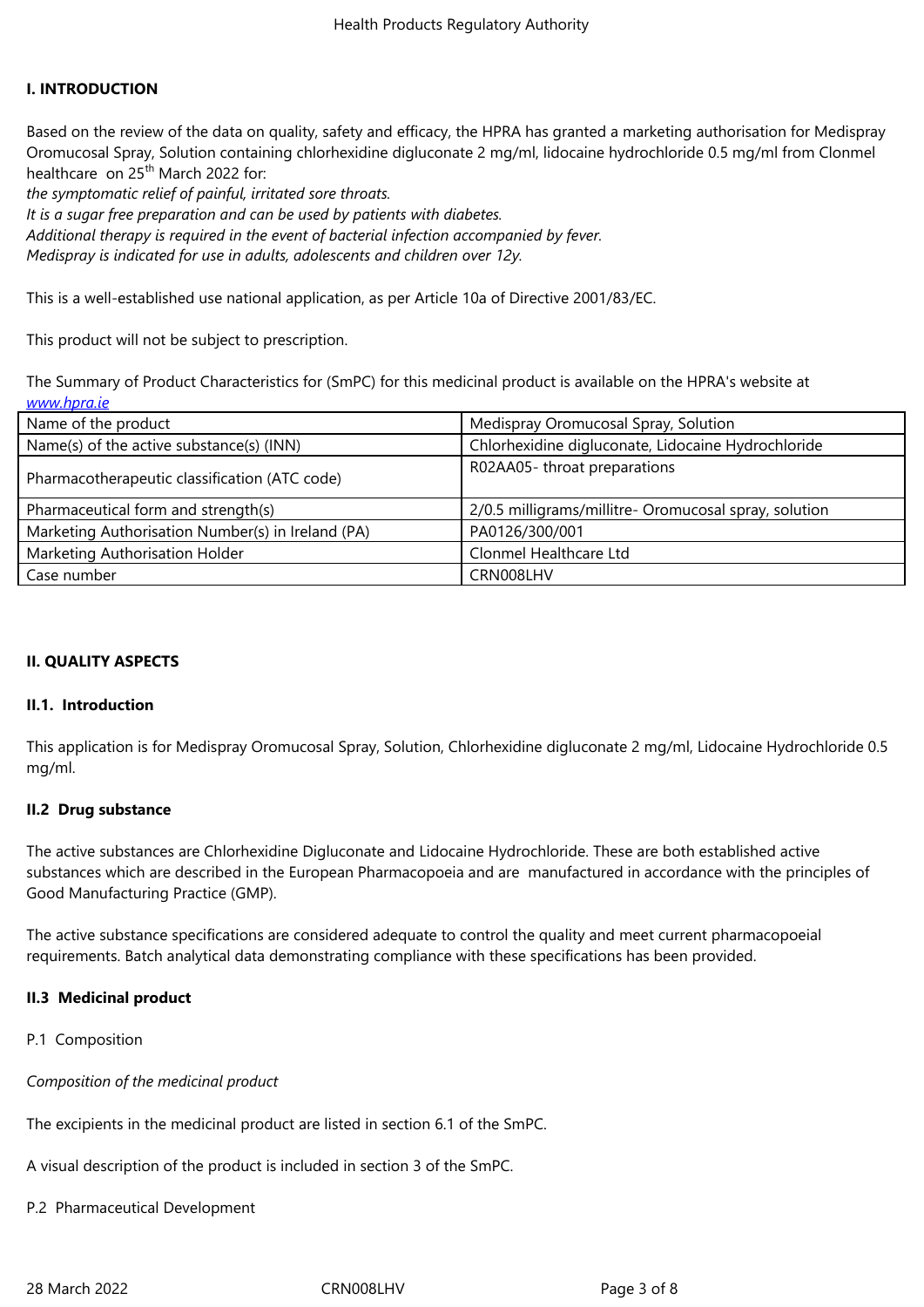#### Health Products Regulatory Authority

The product is an established pharmaceutical form and its development is adequately described in accordance with the relevant European guidelines.

## P.3 Manufacture of the Product

The product is manufactured in accordance with the principles of good manufacturing practice at suitably qualified manufacturing sites.

The manufacturing process has been validated according to relevant European/ICH guidelines and the process is considered to be sufficiently validated.

P.4 Control of Other Substances

All ingredients comply with Ph. Eur. or are adequately controlled by the manufacturer's specifications.

P.5 Control of Finished Product

The Finished Product Specification is based on the pharmacopoeial monograph for the dosage form (Oromucosal sprays), and the tests and control limits are considered appropriate for this type of product.

The analytical methods used are described in sufficient detail and are supported by validation data.

Batch analytical data for a number of batches from the proposed production site(s) have been provided, and demonstrate the ability of the manufacturer to produce batches of finished product of consistent quality.

#### P.6 Packaging material

The approved packaging for this product is described in section 6.5 of the SmPC.

Evidence has been provided that the packaging complies with Ph. Eur./EU legislation for use with foodstuffs requirements.

P.7 Stability of the Finished Product

Stability data on the finished product in the proposed packaging have been provided in accordance with EU guidelines and support the shelf-life and storage conditions listed in sections 6.3 and 6.4 of the SmPC.

### **II.4 Discussion on Chemical, Pharmaceutical and Biological Aspects**

The important quality characteristics of the product are well-defined and controlled. Satisfactory chemical and pharmaceutical documentation has been provided, assuring consistent quality of Medispray Oromucosal Spray, Solution, Chlorhexidine digluconate 2 mg/ml, Lidocaine Hydrochloride 0.5 mg/ml.

### **III. NON-CLINICAL ASPECTS**

#### **III.1 Introduction**

This application for a marketing authorisation was submitted in accordance with Article 10a of Directive 2001/83/EC as amended, a well-established use application. Chlorhexidine and lidocaine have well-established use within the European Union for more than ten years, demonstrating a recognised efficacy and safety profile. A non-clinical overview has been provided, it is based on relevant published literature and written by an appropriately qualified person. Overview based on literature review is, thus, appropriate. A brief summary of the literature submitted is provided below: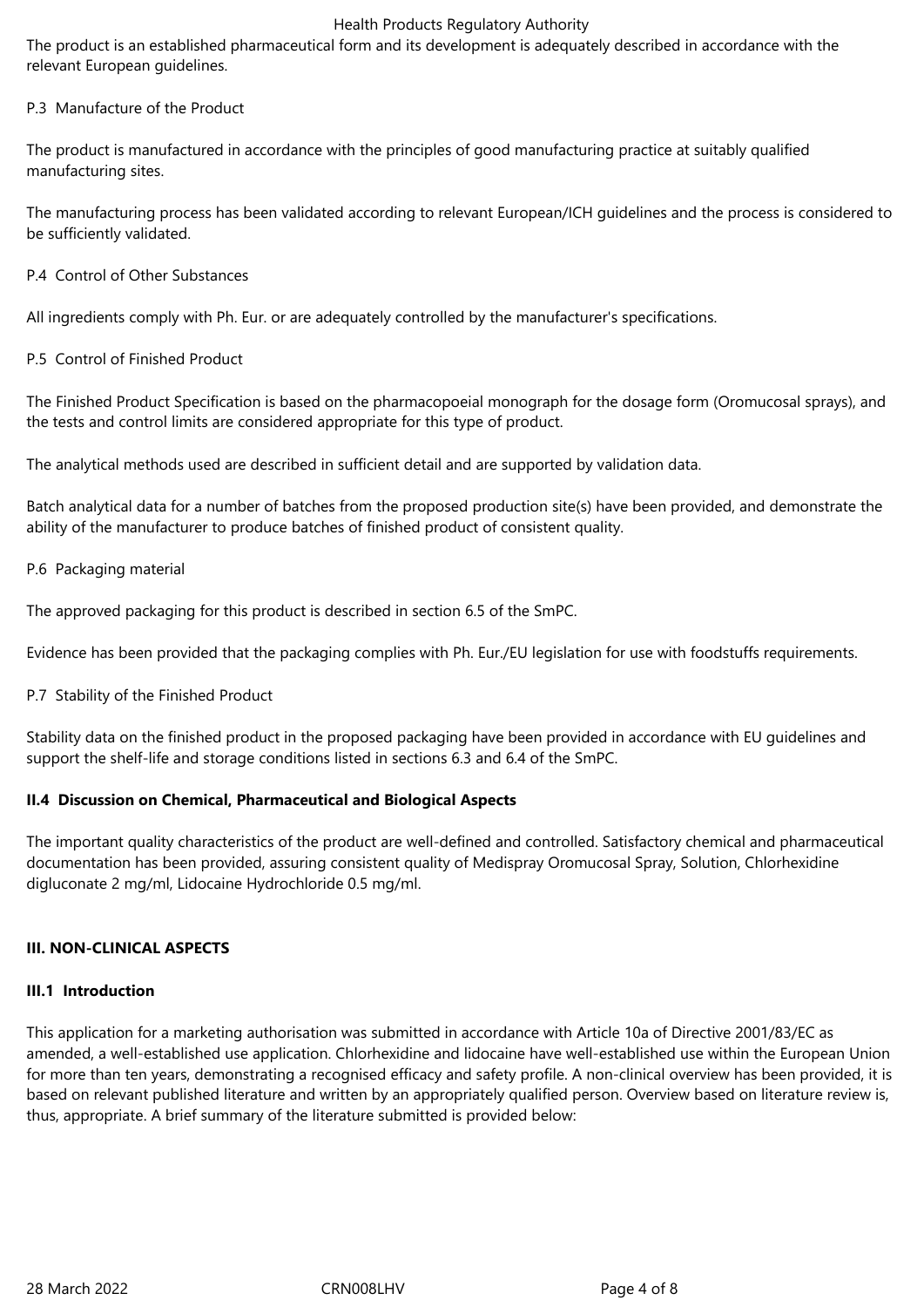## **III.2 Pharmacology**

### Chlorhexidine

Chlorhexidine is a commonly used disinfectant and topical antiseptic agent. In vitro tests confirmed the value of chlorhexidine in the treatment of upper respiratory tract infections such as sore throat. It has bactericidal activity on bacteria considered to be pathogenic in the upper respiratory tract.

Chlorhexidine shows also some antiviral activity in relation to the influenza A virus (H1N1).

### Lidocaine

Lidocaine hydrochloride is a local anaesthetic of the amide type. Lidocaine i.v. is used as an antiarrhythmic. Lidocaine, like other local anaesthetics, blocks conduction of nerve endings impulses in a reversible way by interfering with processes fundamental to generation of nerve action potential, namely, large transient increase in permeability of membrane to sodium ions that is produced by slight depolarisation of membrane

### **III.3 Pharmacokinetics**

### Chlorhexidine

Chlorhexidine is virtually not absorbed when administered topically. Minute amounts are detected in the urine of laboratory animals. LD50 varies from 21 mg/kg (rat i.v.) to 5000 mg/kg (rat oral). Subchronic toxicity showed minimal dermal irritation (erythema, oedema, desquamation and/or fissuring) at the lowest dose tested.

### Lidocaine

From observations in rabbits administered lidocaine HCl i.v. and portally, a first pass hepatic elimination of approximately 30% could be calculated. The fraction of rectal venous drainage bypassing the portal circulation and thus hepatic metabolism is about 40%. In the rabbit, the hepatic first pass effect for lidocaine can be avoided by administering the compound via the rectum. Intrinsic clearance of lidocaine was consistently reduced in the dog after repeated administration.

## **III.4 Toxicology**

### Chlorhexidine

No observable malformations or developmental toxicity were found at any dose level tested. Mutagenic effects were not observed in two mammalian in vivo mutagenesis studies evaluating chlorhexidine gluconate. No carcinogenicity has been reported with chlorhexidine during long-term toxicity studies in rats.

### Lidocaine

LD<sub>50</sub> varies from 19.5 mg/kg (mouse i.v.) to 317 mg/kg (rat oral). Lidocaine showed neurotoxicity to sensory neurons, resulting from a direct action on sensory neurons, and that a lidocaine-induced increase in intracellular Ca<sup>2+</sup> is a mechanism of lidocaine-induced neuronal toxicity. Lidocaine is less cardiotoxic than bupivacaine. The neurotoxic effects observed after a continuous intrathecal infusion were dose related. No significant effects were observed in offspring of SD rats administered lidocaine. Lidocaine did not show any mutagenicity. Lidocaine effectively inhibited the invasive ability of human cancer cells at concentrations used in surgical operations.

### **III.5 Ecotoxicity/environmental risk assessment**

The active substances, chlorhexidine and lidocaine hydrochloride are not PBT substances. Chlorhexidine and lidocaine are not expected to pose a risk to the environment.

### **III.6 Discussion on the non-clinical aspects**

Chlorhexidine digluconate and lidocaine hydrochloride have been in well-established use within the European Union for more than 10 years, demonstrating a recognised efficacy and safety profile. An abridged dossier was submitted in accordance with Article 10a of Council Directive 2001/83/EEC as amended. No new nonclinical studies were submitted. The non-clinical evidence in support of this application is based on relevant published scientific literature which is appropriate. An environmental risk assessment was submitted and no environmental concerns are apparent.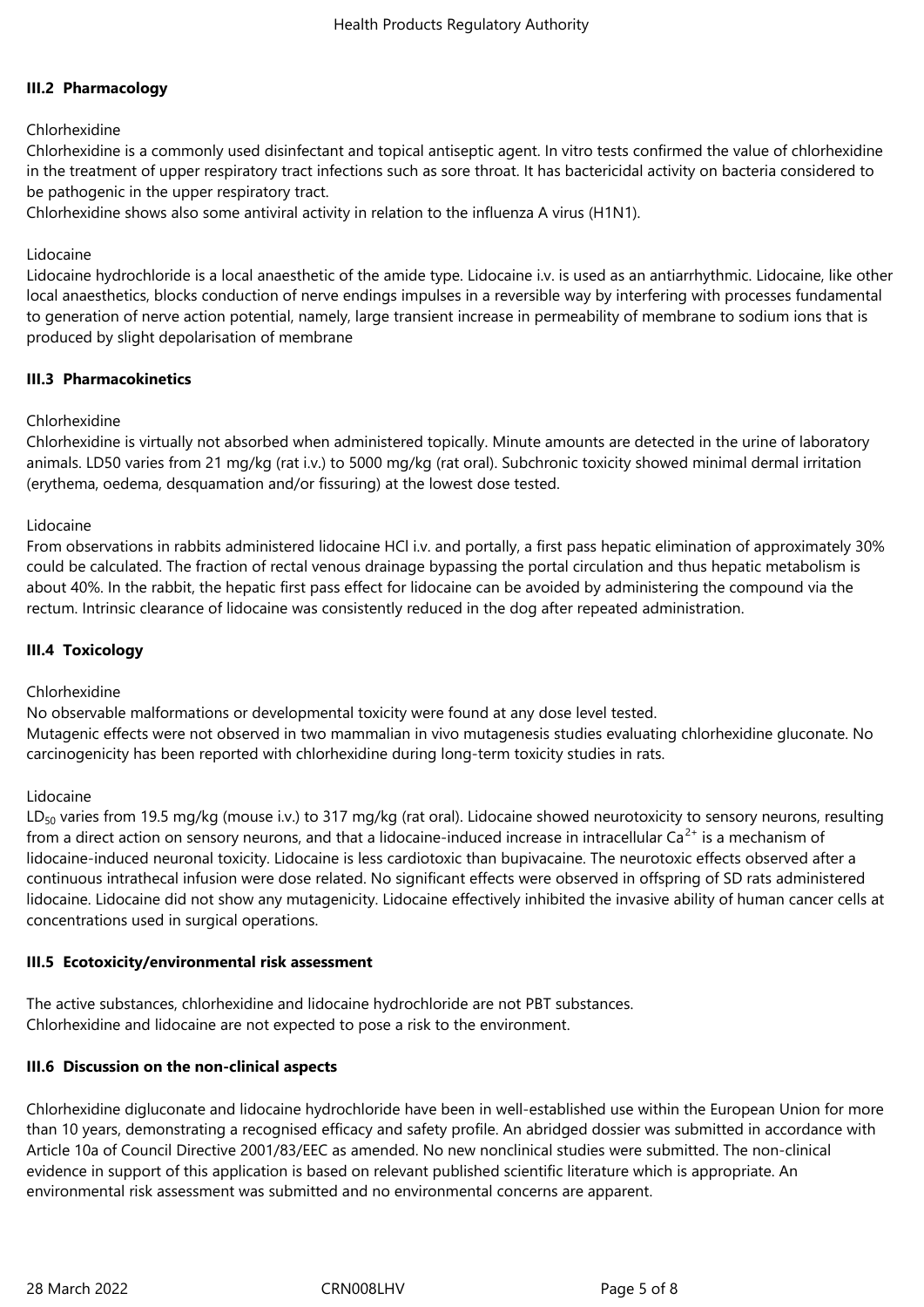## **IV. CLINICAL ASPECTS**

## **IV.1 Introduction**

This application for marketing authorization is presented in bibliographical format under Article 10 a of Directive 2001/83/CE, the applicant does not have to provide the results of further toxicological or pharmacological tests, as it has been clearly demonstrated from the existing literature that the medicinal product in question has an established and extensively medical use for more than a 10-year period.

The HPRA has been assured that GCP standards were followed in an appropriate manner in the studies conducted.

# **IV.2 Pharmacokinetics**

Small amounts may enter the digestive system if some of the Medispray solution or saliva is swallowed.

Chlorhexidine

*Absorption*

In oral or topical use, absorption of chlorhexidine is insignificant. In topical use on intact skin, chlorhexidine is adsorbed on the outside layers of the skin, providing long-term antimicrobial effect. After rinsing the oral cavity, approximately 30% of chlorhexidine is retained, which is then slowly released into the saliva. In view of the insignicicant bioavailability of chlorhexidine after oral or topical administration, the following elements are just for information.

#### *Distribution*

Chlorhexidine tightly binds to saliva proteins. It was shown that chlorhexidine is stable in the oral cavity for at least 9 h and high concentrations of the drug (2 μg/ml total) are still present in saliva even after 8 h from mouth rinsing. *Biotransformation*

Chlorhexidine is not accumulated in the body and is only minimally metabolised.

*Elimination*

In a case of ingestion of a massive dose (300 mg) of chlorhexidine gluconate, approximately 90 % was excreted in faeces via biliary routes and less than 1 % was eliminated into urine.

### Lidocaine

*Absorption*

Lidocaine absorption varies, depending on the site and the method of use. It is quickly resorbed from the digestive organs, mucous membranes and through damaged skin. In healty adults, no detectable plasma lidocaine levels were noted after use of a 2 % mouth rinse. Children and immune impaired adults do resorb lidocaine from the oral mucosa into the plasma. The levels were approximately 0,2 micrograms/ml but the toxic plasma concentration is 5 micrograms/ml. The anaesthetic effect is limited to the surface and does not extend to the submucosal structures.

### *Distribution*

Lidocaine is distributed well in the tissues (kidneys, lungs, liver, heart, skeletal muscle and adipose tissue). Lidocaine passes through the blood-brain barrier and placenta and into mother's milk.

### *Biotransformation*

It is metabolised during the first pass through the liver and the bioavailability is about 35 % after oral administration. 90 % isdeethylated in the liver to monoethylglycinexylide and glycinexylide. Both primary metabolites are pharmacologically active. Further cleavage of the amide bonds forms the metabolites xylidine and 4-hydroxyxylidine.

### *Elimination*

Lidocaine is eliminated in the form of metabolites through the kidneys. Approximately 10% is eliminated unchanged. The biological half life of lidocaine is one and a half to two hours in adults. The biological half life of the primary metabolites is two to ten hours.

### **IV.3 Pharmacodynamics**

No new data on primary and secondary pharmacodynamics are included in the present application.

Lidocaine hydrochlorideis a local peripheral anesthetic of the amide group, which has a superficial analgesic effect. Lidocaine as a local anaesthetic has the same mechanism of action as other medicines from this group in that it prevents generation and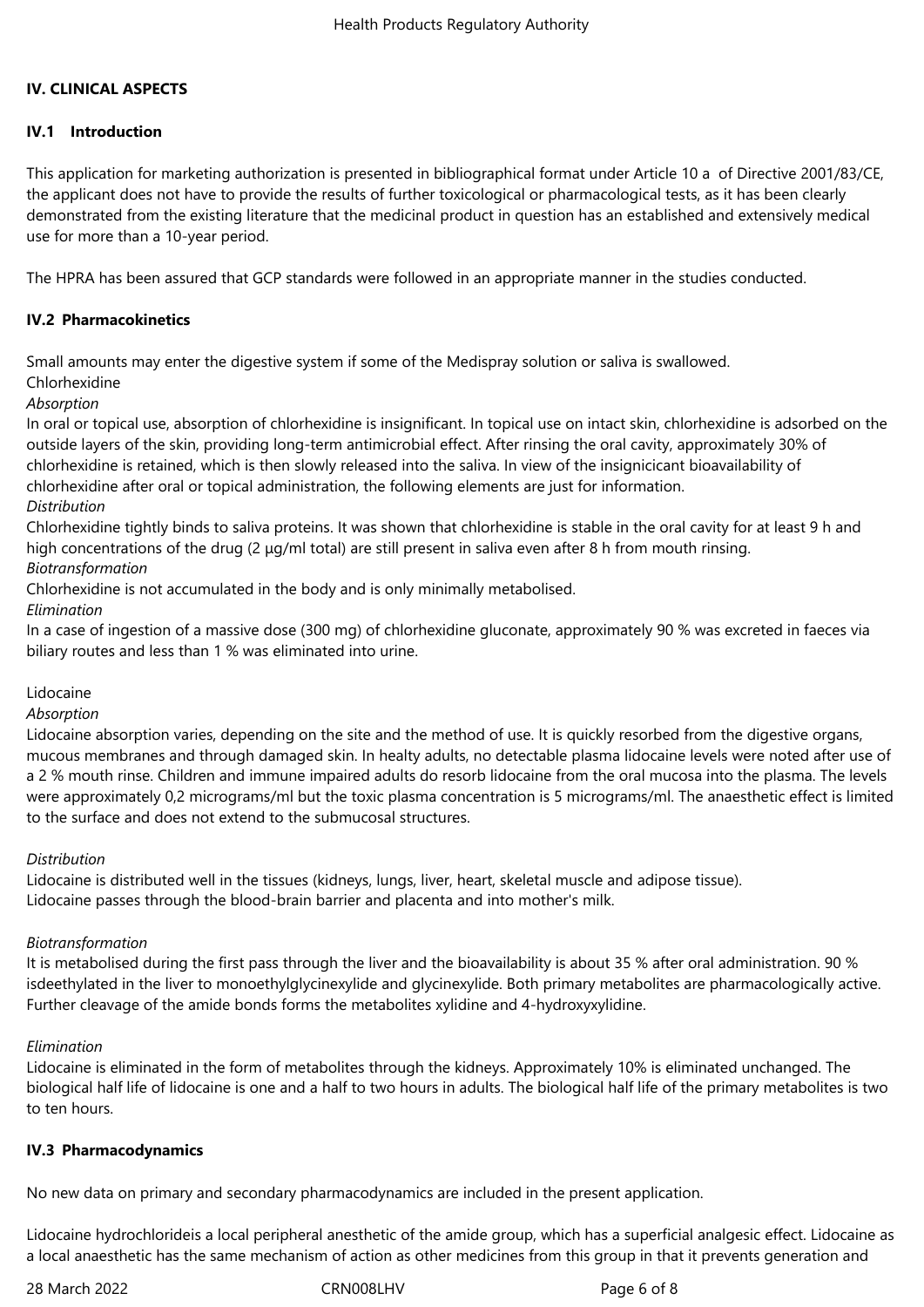#### Health Products Regulatory Authority

conduction of nerve impulses in sensoric, motoric and autonomous nerves. It primarily affects the cell membrane where it blocks the ion channels and thereby reduces the permeability of sodium ions. Due to the progressive propagation of the anaesthetic effect in the nerve, the electric stimulation threshold is increased, impulse conduction is slowed down and the propagation of the action potential is contracted. Finally, the conductivity is interrupted completely. In principle, local anaesthetics block autonomous nerve fibres, small non-myelinated (sensation of pain) and small myelinated (sensation of pain and temperature), more quickly than large myelinated fibres (sensation of touch and pressure). On a molecular level, lidocaine specifically blocks sodium ion channels in the inactive state, thereby preventing the formation of an action potential. This mechanism prevents the conduction of stimuli when lidocaine is used locally in the vicinity of nerves.

Chlorhexidine is a bisbiguanide cationic antiseptic. It is effective against Gram-positive (e.g. *Micrococcus* sp., *Staphylococcus* sp., *Streptococcus* sp., *Bacillus* sp*.*) and to a lesser extent against Gram-negative bacteria, especially in the vegetative form (it is not effective against spores at normal temperature). It also has an antimycotic effect on dermatophytes and fungi. It quickly inactivates the infectiousness of certain lipophilic viruses (influenza virus, herpes virus, HIV). In smaller concentrations, it has a bacteriostatic effect, while in larger concentrations, it functions as a bactericide. The chlorhexidine molecule has a strong positive charge, and therefore adsorbs to the negatively charged areas on the cell surface. The adsorption is specific and takes place in special parts of the bacterial cell wall containing phosphates. This damages the cell membrane, increasing permeability. It is also adsorbed onto the surfaces of the teeth, plaque or the oral mucosa, thereby persisting in the oral cavity. The effectiveness of antiseptics and disinfectants depends on the concentration, temperature and exposure time.

## **IV.4 Clinical Efficacy**

This is a well-established application, as per Article 10a of Directive 2001/83/EC which is based on a systematic review of the literature. The applicant did not have to provide the results of further toxicological or pharmacological tests, as it has been clearly demonstrated from the existing literature that the medicinal product in question has an established and extensively medical use for more than a 10-year period.

The applicant provided a detailed clinical overview outlining that the active substances and the formula have a very well established medical use with recognized efficacy in adults, adolescents and children over 12y. The data related to the clinical properties are chlorhexidine digluconate and lidocaine hydrochloride are collected from and based upon a careful and extensive literature search.This product is comparable to several analogous products combining a local anaesthetic and an antiseptic currently marketed in the European Community for more than 10 years.

Medispray oromucosal spray is indicated for : *the symptomatic relief of painful, irritated sore throats. It is a sugar free preparation and can be used by patients with diabetes. Additional therapy is required in the event of bacterial infection accompanied by fever. Medispray is indicated for use in adults, adolescents and children over 12y.*

The claimed therapeutic indications for Medispray Oromucosal Spray, Solution containing chlorhexidine digluconate 2 mg/ml, lidocaine hydrochloride 0.5 mg/ml are consistent with the spectrum of activity reported in standard references and published literature and also with the currently established clinical use of the drug.

The proposed dosing regimen is based on the posology of the products long-time present on European markets and are considered effective and safe.

### **IV.5 Clinical Safety**

The applicant provided a detailed clinical overview demonstrating that the active substances have a very well established safety profile. No new safety concerns were found in the safety data submitted in support of the present application.

Please see the product information for the full prescribing safety information.